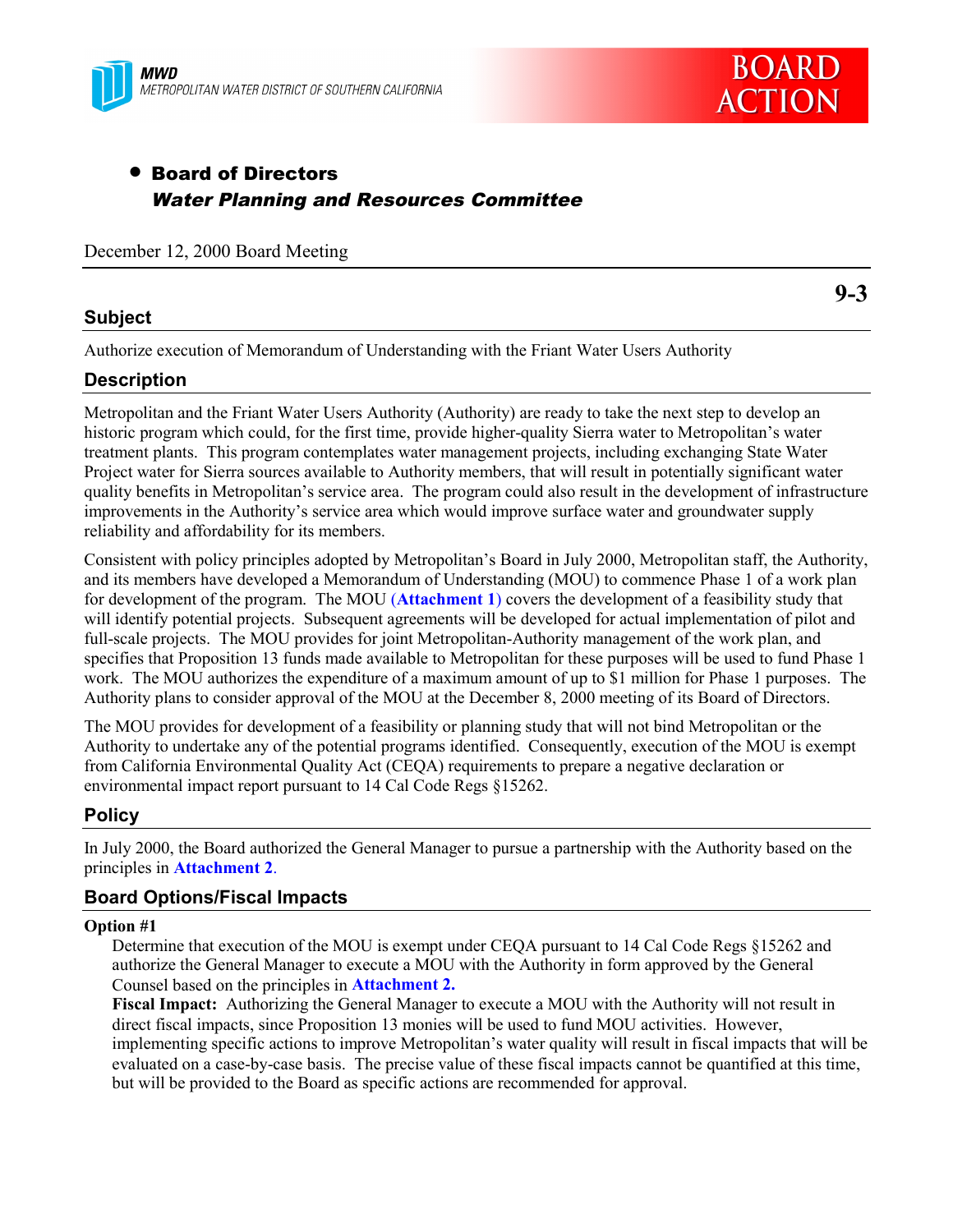#### **Option #2**

No Action

**Fiscal Impact**:The precise fiscal impacts of alternative approaches cannot be quantified at this time.

### **Staff Recommendation**

Option #1.

11/28/2000 *Stephen N. Arakawa Date*

*Manager, Water Resource Management*

11/29/2000 **General Manager** Date

**Attachment 1 Attachment 2** BLA#705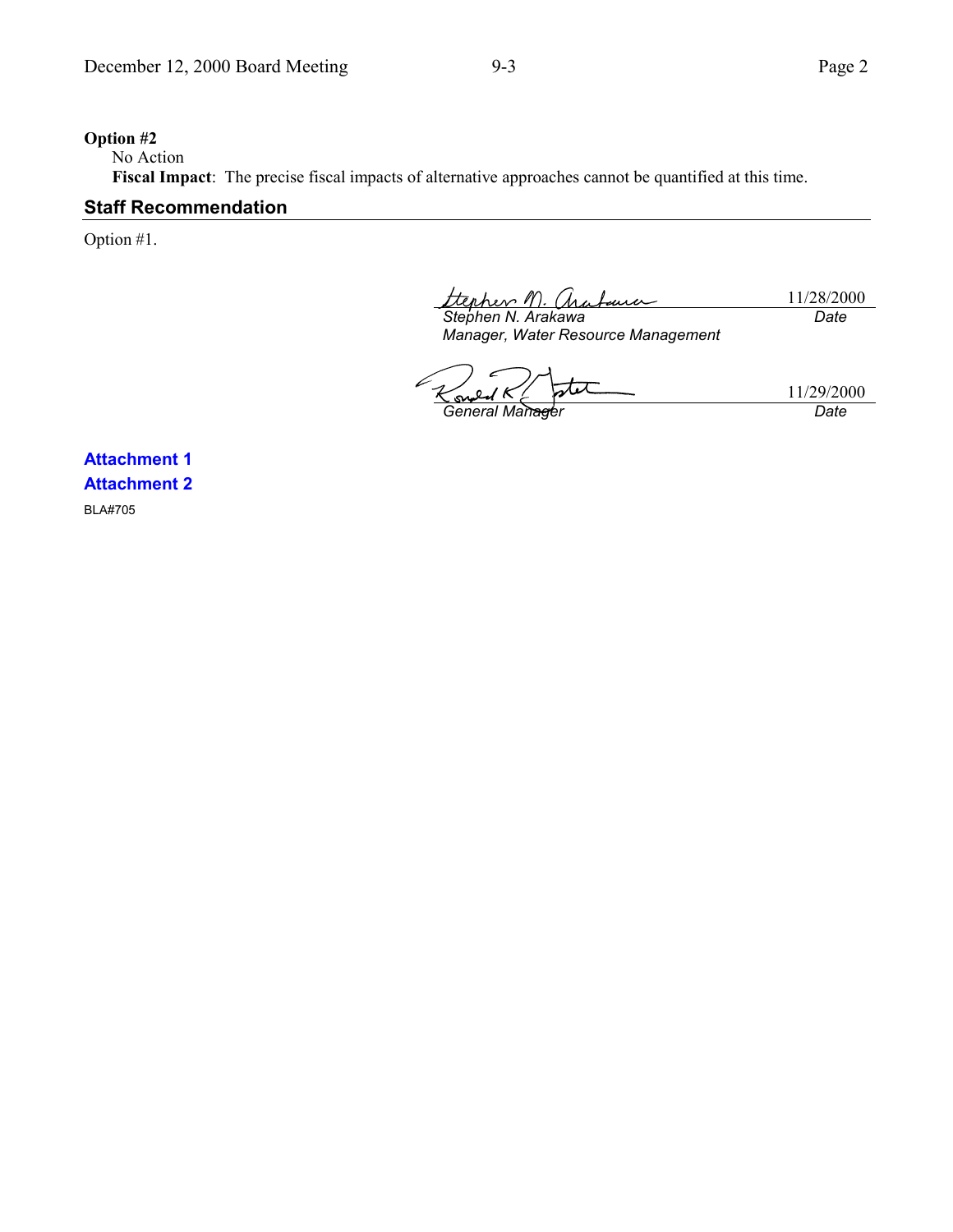#### **MEMORANDUM OF UNDERSTANDING REGARDING FEASIBILITY ANALYSIS OF DEVELOPING JOINT WATER SUPPLY AND QUALITY MANAGEMENT PROJECTS**

This Memorandum of Understanding ("MOU") is entered into this  $12<sup>th</sup>$  day of December, 2000, by and between The Metropolitan Water District of Southern California, a public water district ("MWD"), and the Friant Water Users Authority ("FWUA"), a California Joint Powers Authority. MWD and FWUA are referred to collectively herein as the "Parties."

#### **RECITALS**

A. The Parties to this MOU are committed to meeting the water supply and water quality needs of their respective services areas.

B. MWD's primary interest in undertaking the MOU is to explore development of water management programs, including water quality exchanges, with the FWUA's members that will result in a net improvement to the quality of water supplies Metropolitan receives via the California Aqueduct. FWUA's primary interest in undertaking the MOU is to explore development of infrastructure improvements and/or programs that will improve surface water and groundwater supply reliability and affordability for its members.

C. On June 21, 2000 and July 11, 2000, respectively, the Boards of Directors of FWUA and of MWD authorized their respective General Managers to execute "Principles Regarding A Proposed Water Management Partnership Between the Friant Water Users Authority, On Behalf of its Members, and The Metropolitan Water District of Southern California" ("Principles").

D. The Principles are intended to establish a basis for developing a cooperative water management partnership between the Parties that will enhance and optimize their respective water supplies and water management capabilities. A copy of the Principles is attached to this MOU as Attachment A. The Parties intend that this MOU and all actions taken thereunder will be consistent with the Principles.

E. The Parties have jointly developed a "Technical Work Plan For a Water Management Partnership" ("Work Plan"). The Work Plan is attached to this MOU as Attachment B. The Parties intend to enter into this MOU to carry out Phase 1 of the Work Plan (Tasks 8-00 to 8-09) only.

F. The Parties intend to pay for carrying out Phase 1 of the Work Plan solely from grants made available to MWD from the Interim Water Supply and Water Quality Infrastructure and Management Subaccount created by Proposition 13 (Division 26, Chapter 9, Article 4 of the Water Code (Commencing with Section 79205.2)) (Proposition 13 Grants). The Parties recognize, however, that it may be necessary to provide a funding source in advance of receipt of Proposition 13 Grants, subject to reimbursement from those funds.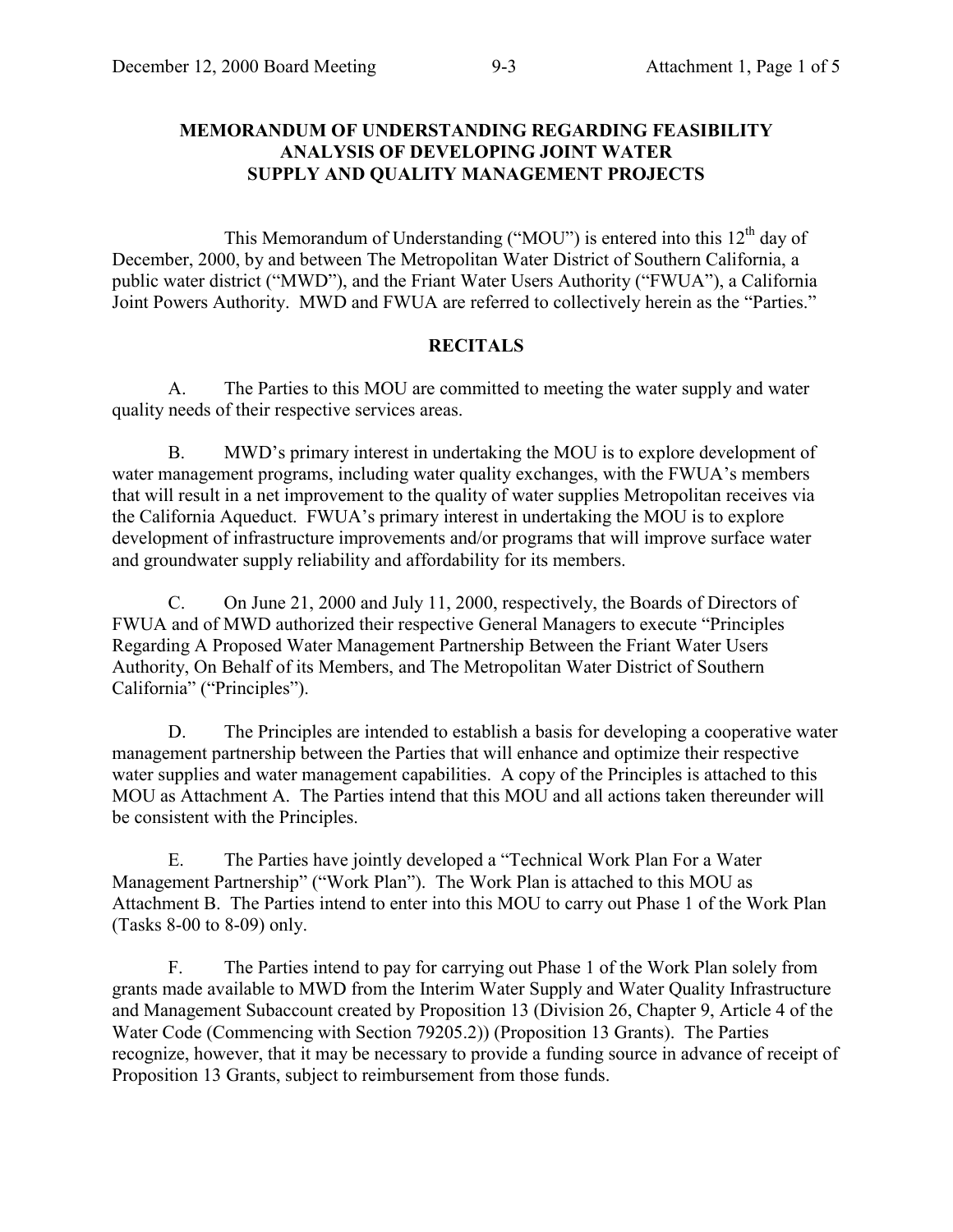G. The Parties recognize that some members of FWUA will choose not to participate in any programs or projects identified in the Work Plan. Therefore, it is appropriate that FWUA not incur any costs or liabilities to administer this MOU or develop Phase 1 of the Work Plan that would be borne by all of its members. However, as MWD and individual FWUA members agree to pursue programs or projects identified in the Work Plan, the allocation and sharing of costs and liabilities among those parties will be subject to future negotiation.

NOW, THEREFORE, the Parties to this MOU hereby agree as follows:

### **AGREEMENT**

### **Financial Provisions**

1. The sole source of funding to implement this MOU and Phase 1 of the Work Plan shall be Proposition 13 Grants made available to MWD by the Department of Water Resources (DWR). Subject to paragraph 2, neither MWD nor FWUA shall be required to contribute any other funds available to them for the purposes of this MOU. MWD shall take any and all reasonable actions required to obtain Proposition 13 Grants in a timely manner and FWUA shall take all reasonable actions required, if any, to support MWD. The total amount to be expended under this MOU shall be limited by the amount of Proposition 13 Grants obtained by MWD for the purposes of carrying out Phase 1 of the Work Plan tasks, but in no case shall be more than \$1 million.

2. Notwithstanding paragraph 1, MWD may, at its discretion, provide advance funding from its own funds to begin implementation of this MOU and Phase 1 of the Work Plan, subject to complete reimbursement from Proposition 13 Grants. If MWD elects to advance its own funds pursuant to this paragraph 2, it shall be reimbursed from Proposition 13 Grants made available to MWD by DWR before any of those funds are expended for any other purpose, including implementation of this MOU and the Work Plan.

3. This MOU governs the expenditure of Proposition 13 Grants obtained by MWD (and advances, if any, from MWD) and delivered by MWD to FWUA for the purpose of conducting the tasks identified in Phase 1 of the Work Plan. All funds described in paragraphs 1 and 2 are hereinafter referred to as "Relevant Funds."

4. Relevant Funds in the amount required to carry out Phase 1 of the Work Plan tasks, subject to the limit specified in paragraph 1, shall be deposited to, and accounted for in, a separate fund maintained by FWUA solely for the purposes of the implementing the Work Plan and this MOU. Upon any termination of this MOU, any Relevant Funds remaining in the account shall be promptly returned to MWD after payment of all amounts due or committed in accordance with this MOU, including, without limitation, all expenses incurred for Phase I work under this MOU prior to such termination.

5. The Oversight Team established pursuant to paragraph 8(b) will review and approve invoices for payment from Relevant Funds. Approval may be accomplished by both Oversight Team co-chairs initialing invoices or otherwise providing written authorization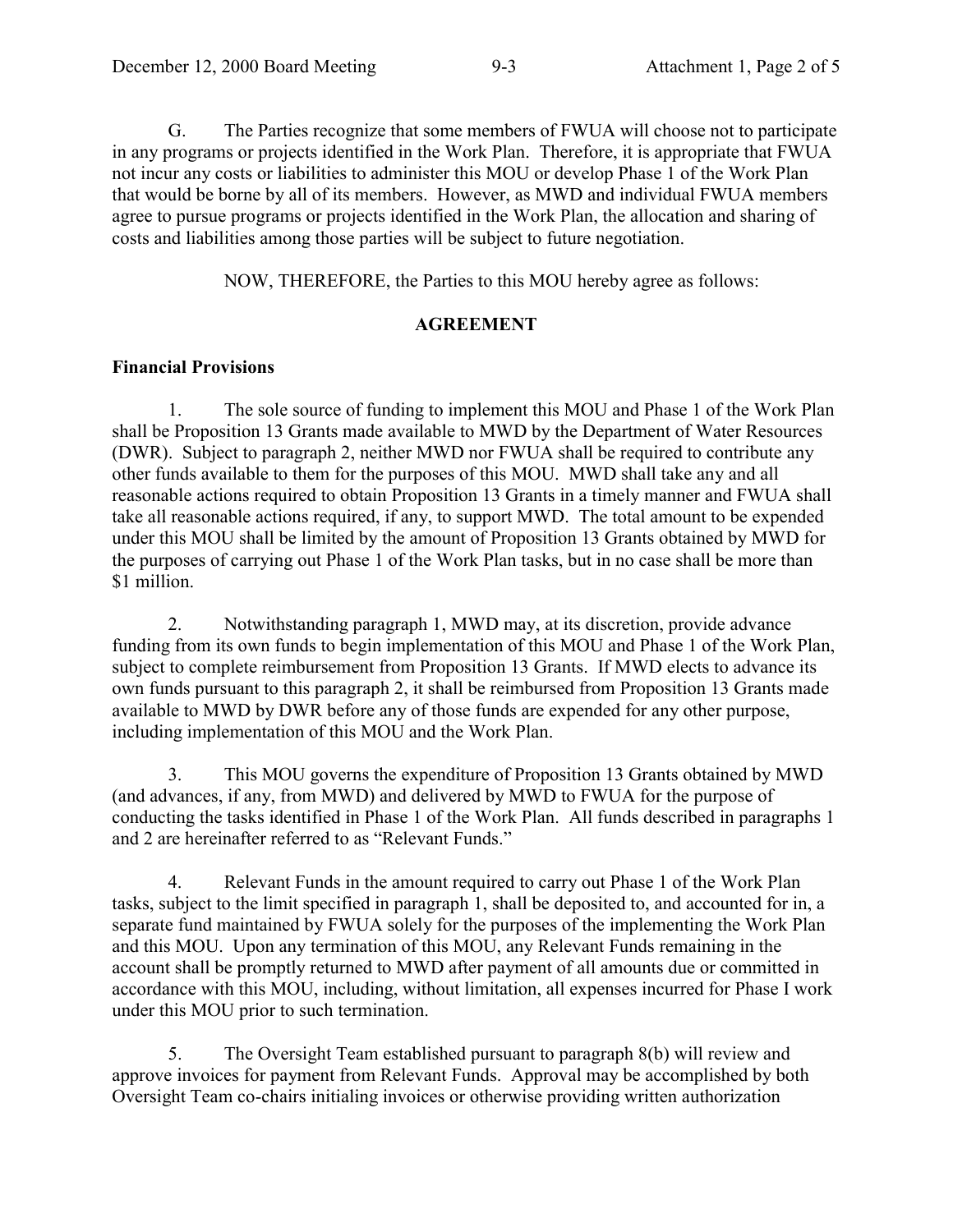approving an invoice. Each month, a list of all Work Plan expenditures will be compiled and presented to the Oversight Team. The Oversight Team co-chairs will evidence the Oversight Team's authorization to release Relevant Funds for payment of the expenditures by each initialing the expenditure report.

6. MWD and FWUA shall jointly develop and manage a budget for the expenditure of Relevant Funds; however, FWUA staff shall have day-to-day administrative responsibility for maintaining the budget. Each party shall receive a statement of receipts, expenditures, budget comparisons and balances of Relevant Funds no less frequently than once a month.

7. (a) The Parties intend that they will jointly select and manage the consultants to conduct Phase 1 of the Work Plan tasks. Accordingly, written approval of both MWD and FWUA shall be required to retain or hire consultants who are compensated with Relevant Funds. Written approval of both MWD and FWUA shall be required to dismiss such consultants or to change the terms of such consultants' contractual arrangement.

(b) Consistent with Recital G, FWUA and MWD may seek Relevant Funds to pay for the reasonable costs of their staff and consultants incurred in the administration of this MOU and in development of Phase 1 of the Work Plan. However, before any such funds are authorized, they shall be requested in a budget specifically providing for such funds and approved by the Oversight Team. Before any funds are expended for these purposes, they shall be supported by detailed, itemized statements of cost for salary, hourly fees, out-of-pocket expenses or any other costs, and approved by the Oversight Team co-chairs. No more than \$100,000 may be expended for these purposes.

### **Management of Consultant Contract**

8. FWUA and MWD have jointly developed the Work Plan, but have decided that FWUA alone should sign the contracts with the consultants who will perform the studies. Nevertheless, FWUA and MWD wish to ensure that, as between themselves, certain rights and risks under those contracts are shared equally between them. Therefore,

(a) FWUA and MWD shall jointly make all decisions concerning the conduct of the tasks in the Work Plan and shall fully and completely share data, documents, and all other materials generated by the Work Plan. All written directions to the consultants performing Work Plan tasks must receive the written approval of both FWUA and MWD before being submitted to the consultants. As provided in paragraph 7 above, MWD's written approval is required before FWUA may enter into contracts for Work Plan tasks. As also provided in paragraph 7 above, written approval of both FWUA and MWD shall be required to dismiss a consultant performing any portion of the Work Plan or to change the terms of such consultant's contractual arrangements.

(b) An Oversight Team shall manage, facilitate and review the development and implementation of Phase 1 of the Work Plan tasks. The Oversight Team shall be comprised of policy and/or technical experts from MWD and FWUA. The Oversight Team shall insure timely policy and technical review of, and input to, management of the consulting agreement and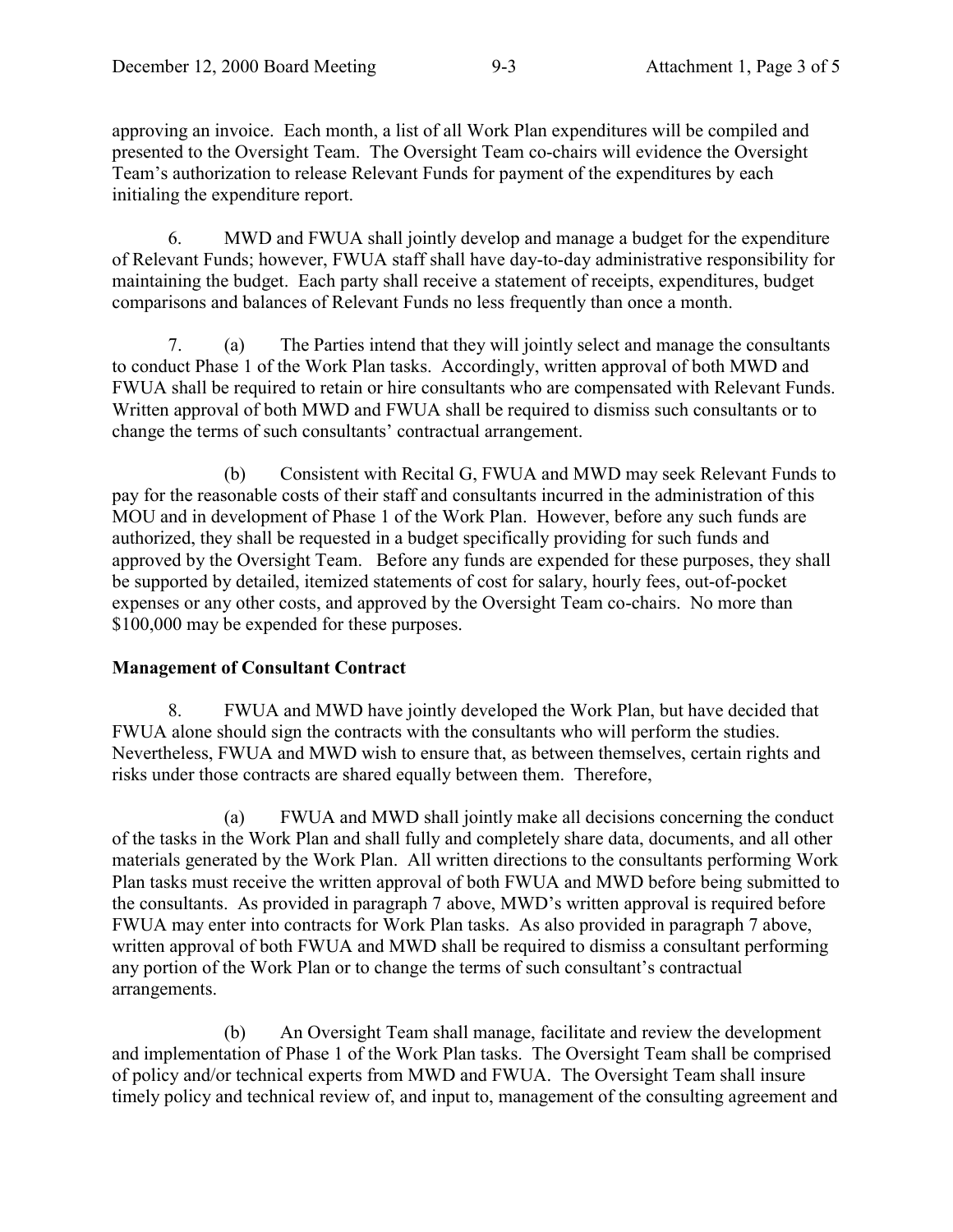Work Plan, and shall provide periodic updates to their respective Boards on the progress of the Work Plan. All decisions of the Oversight Team shall be by consensus. The Oversight Team shall be co-chaired by one representative each from MWD and FWUA, who will perform day-today management of the Work Plan and the consulting agreement(s). MWD and FWUA shall notify the other in writing of the appointment, or change in appointment, of its co-chair, team members and any alternates.

(c) FWUA and MWD shall each be equally entitled to all work product prepared by the consultant(s) related to the Work Plan or this MOU, and to use the work product for any purposes not adverse to the other Party, so long as the use is otherwise consistent with the Principles and this MOU.

### **Liability**

9. MWD and FWUA will cooperate in reducing, to the greatest extent practicable, the risk from claims arising as the result of the Phase 1 work. However, consistent with Recital G, in the event of claims by third parties relating to the Phase 1 of the Work Plan, MWD will defend, indemnify and hold FWUA and its members, and their respective directors, officers, agents, employees and volunteers, harmless from and against all losses, demands and causes of action asserted by third parties relating to Phase 1 of the Work Plan (collectively, "claims"), and shall assume responsibility for payment of any settlement, judgment, costs and attorneys' fees arising therefrom, except to the extent they arise as the proximate result of an act or omission (including without limitation negligence or misconduct) of FWUA, one of its members, or a party under their sole control. The provisions of this paragraph 9 shall govern claims arising in connection with Phase 1 of the Work Plan only, and the Parties hereby leave to future negotiation the allocation of liability, if any, relating to their activities in connection with the Work Plan following the completion of Phase 1 of the Work Plan.

### **General Provisions**

10. FWUA and MWD agree not to execute any contracts for purposes of conducting any portion of the Work Plan unless the contracting party has (a) obtained workers' compensation and liability insurance in an amount satisfactory to FWUA and MWD, and (b) provided FWUA and MWD (to their satisfaction) with appropriate indemnification.

11. Each person who executes this MOU represents and warrants to each party hereto that he or she has the authority to do so.

12. This MOU may be amended or modified only by a written agreement signed by each of the Parties. No oral amendment or modification of this MOU shall be enforceable even if such oral amendment or modification is claimed to be supported by new consideration therefor.

13. In entering into this MOU, the Parties represent that they have each been represented by counsel who are the attorneys of their own choice in the negotiation and drafting of this MOU. Accordingly, this MOU shall not be strictly construed against any party, and the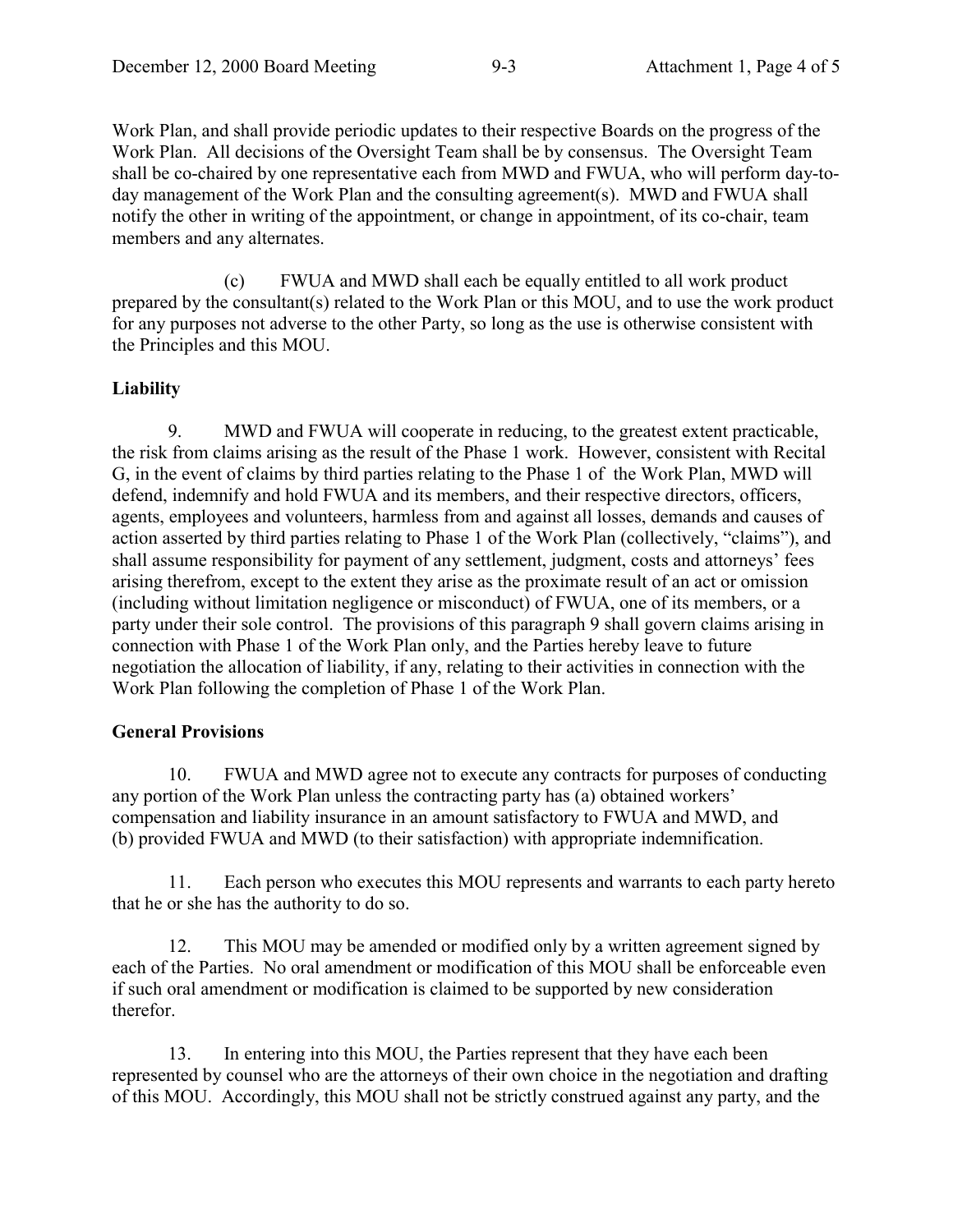rule of construction of contracts resolving any ambiguities against the drafting party shall be inapplicable. The Parties further represent and warrant that the terms of this MOU have been completely read and explained to them by their attorneys and that those terms are fully understood and voluntarily accepted by them.

14. This MOU shall inure to the benefit of and bind the successors of the Parties thereto.

15. This MOU may be executed in any number of counterparts, each of which shall be deemed to be an original, and all of which together shall be deemed to be one and the same instrument.

16. This MOU may not be assigned, in whole or in part, by either of the Parties without the express written consent of the other party, which consent may be withheld by such other party in its sole and absolute discretion.

17. Nothing in this MOU shall be deemed or construed by any person to create the relationship of principal and agent, or of limited or general partnership, or of joint venture, or of any other association between or among the Parties.

18. Each party shall, as often as reasonably requested, execute, acknowledge and deliver, or cause to be executed, acknowledged and delivered, such further documents and instruments as may be necessary to carry out the intent and purpose of this MOU.

19. This MOU shall be governed by, and construed and enforced in accordance with, the laws of the State of California.

20. This MOU shall be effective on December 12, 2000 and shall remain in effect until Phase 1 of the Work Plan tasks are completed to the satisfaction of the Parties and payment has been made to the consultant(s); provided that upon termination of the Principles, this MOU shall terminate. Notwithstanding the foregoing, the provisions of paragraphs 2, 4, 8(c) and 9 shall survive any termination of this MOU.

Ronald R. Gastelum The Metropolitan Water District of Southern California

Richard M. Moss Friant Water Users Authority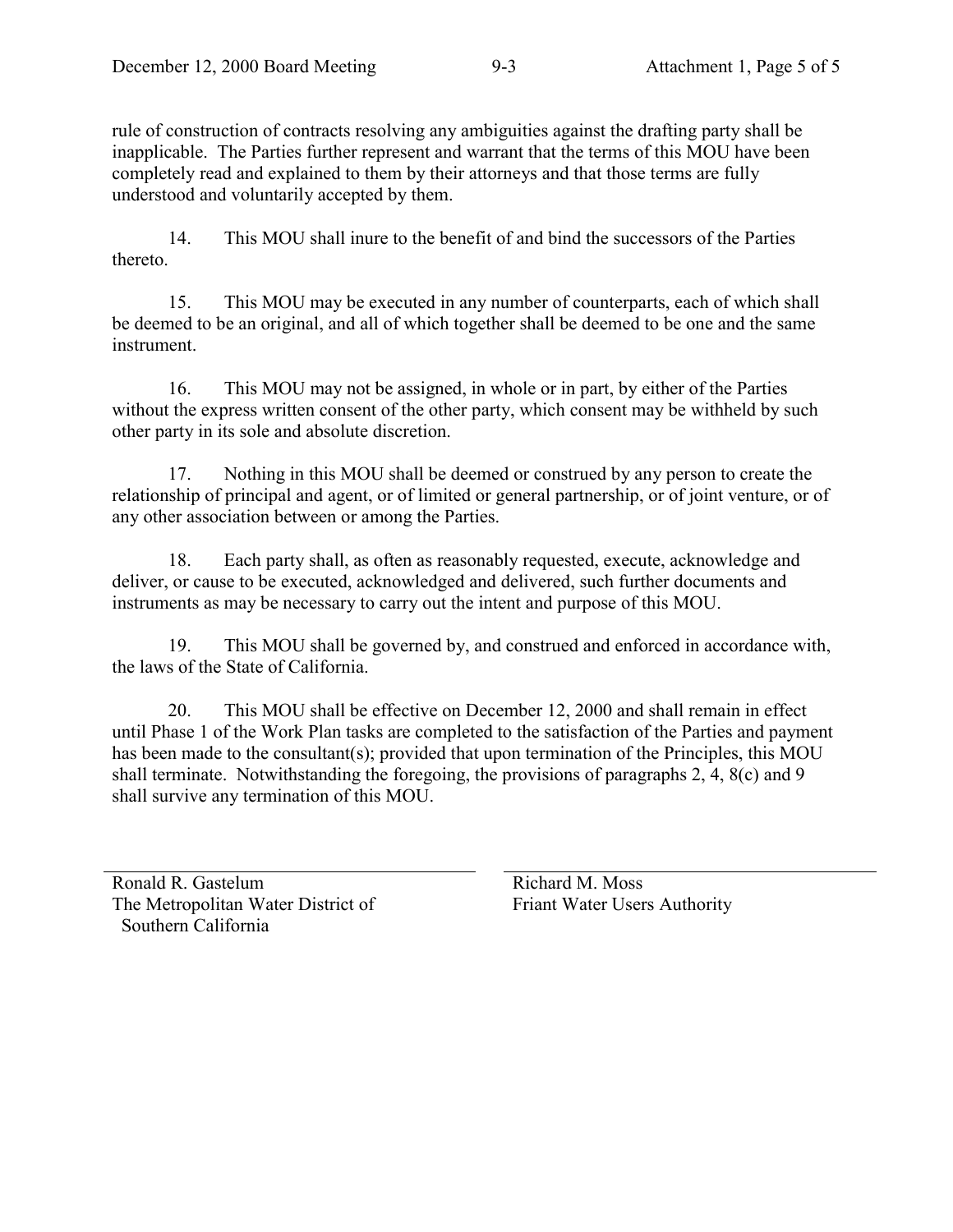## **ATTACHMENT A**

# **PRINCIPLES REGARDING A PROPOSED WATER MANAGEMENT PARTNERSHIP BETWEEN THE FRIANT WATER USERS AUTHORITY, ON BEHALF OF ITS MEMBERS, AND THE METROPOLITAN WATER DISTRICT OF SOUTHERN CALIFORNIA**

## **MUTUAL GOALS**

The attached "Partnership Principles" are agreed to in furtherance of developing a cooperative water management partnership (Partnership) between the Friant Water Users Authority (Authority), on behalf of its members, and the Metropolitan Water District of Southern California (Metropolitan) that will enhance and optimize their respective water supplies and water management capabilities. This mutually advantageous agricultural-urban Partnership will explore water management opportunities that have both short- and long-term benefits and address water supply management issues. Partnership activities will include, but are not necessarily limited to: sharing information; consulting on CALFED activities; preparing feasibility studies; conducting modeling and technical analyses; implementing pilot projects; and designing and constructing water management facilities. The Partnership will be pursued in an open process with full participation of interested parties.

Metropolitan's primary interest in pursuing the Partnership is to develop water management programs, including water quality exchanges, with the Authority's members, that will result in a net improvement to the quality of water supplies Metropolitan receives via the California Aqueduct. The Authority's primary interest in pursuing the Partnership is to develop infrastructure improvements and/or programs that will improve surface water and groundwater supply reliability and affordability for its members.

Nothing herein reduces the importance of pursuing improvements to water conveyance facilities or other improvements in the Sacramento-San Joaquin River Delta (Delta) that will improve the reliability of water supplies exported from the Delta and will provide higher quality water for Delta exporters. Further, it is the intent of both parties for the Partnership activities to be consistent with the current consensus-based efforts of the Authority to restore environmental values on the San Joaquin River.

Richard M. Moss, General Manager Friant Water Users Authority

By: By:

Ronald R. Gastelum, General Manager Metropolitan Water District of Southern California

Date: <u>Date:</u> Date: <u>Date:</u> Date: <u>Date:</u> Date: 2014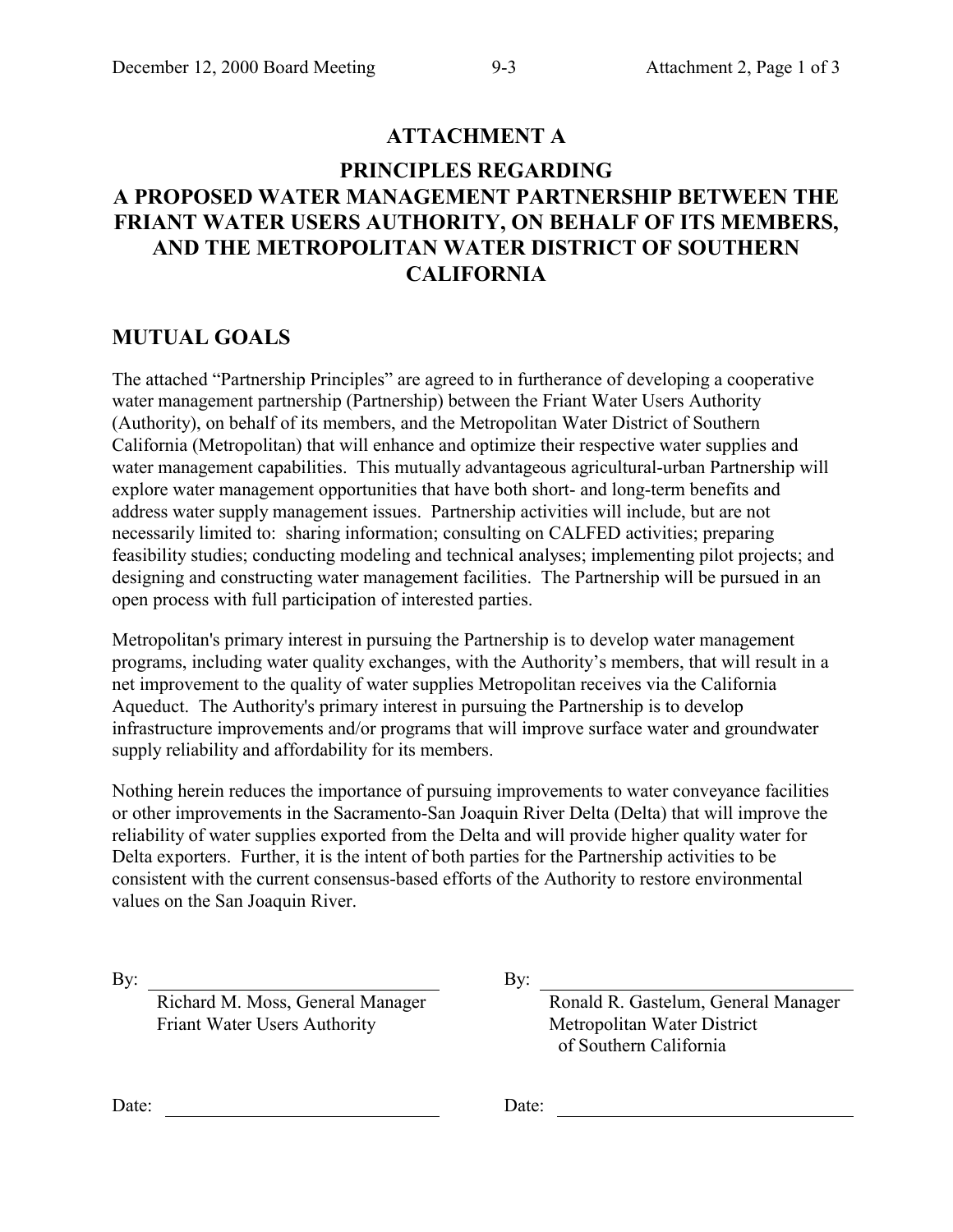# **PARTNERSHIP PRINCIPLES**

- **1.** The Partnership will enhance water management capabilities of the Authority's members and Metropolitan.
- **2.** The Partnership may explore, evaluate, and develop infrastructure improvements and/or programs that will improve surface water and groundwater supply reliability and affordability for the Authority's members.
- **3.** The Partnership will pursue water management actions, including water quality exchanges, which provide Metropolitan with water quality improvements at the Edmondston Pumping Plant at a cost acceptable to Metropolitan.
- **4.** The Partnership will not negatively impact water supply, operations, or financial condition of the Authority, its members or Metropolitan.
- **5.** The Partnership will not negatively impact the availability, quality or costs of water supplies to other San Joaquin Valley interests, fully recognizing the water rights of members of the Partnership.
- **6.** The Partnership will ensure that any program implemented will result in water quality for each Authority member that is acceptable to that member.
- **7.** The Partnership will sustain long-term groundwater management capabilities for all beneficial uses within the Friant Division service area specifically, and the San Joaquin Valley generally.
- **8.** Metropolitan will assume all risks associated with its State Water Project supplies delivered from the Sacramento-San Joaquin Delta, including without limitation any shortages that may occur.
- **9.** The Partnership will operate in a manner that will not jeopardize the water rights relied upon in order to make water available to the Authority's members, Metropolitan, or any other party in the San Joaquin Valley.
- **10.** The Authority will act as a clearinghouse for all Partnership activities on behalf of its members including but not limited to distributing Partnership-related information received from Metropolitan to its members.
- **11.** Metropolitan will coordinate all Partnership activities, including Partnership activities with individual Authority members, through the Authority, and will not undertake any activities within the scope of the Partnership with any party within the service area of the Friant Division other than as a part of the Partnership.
- **12.** The Partnership's activities will be consistent with the Authority's current consensusbased effort to restore environmental values on the San Joaquin River.